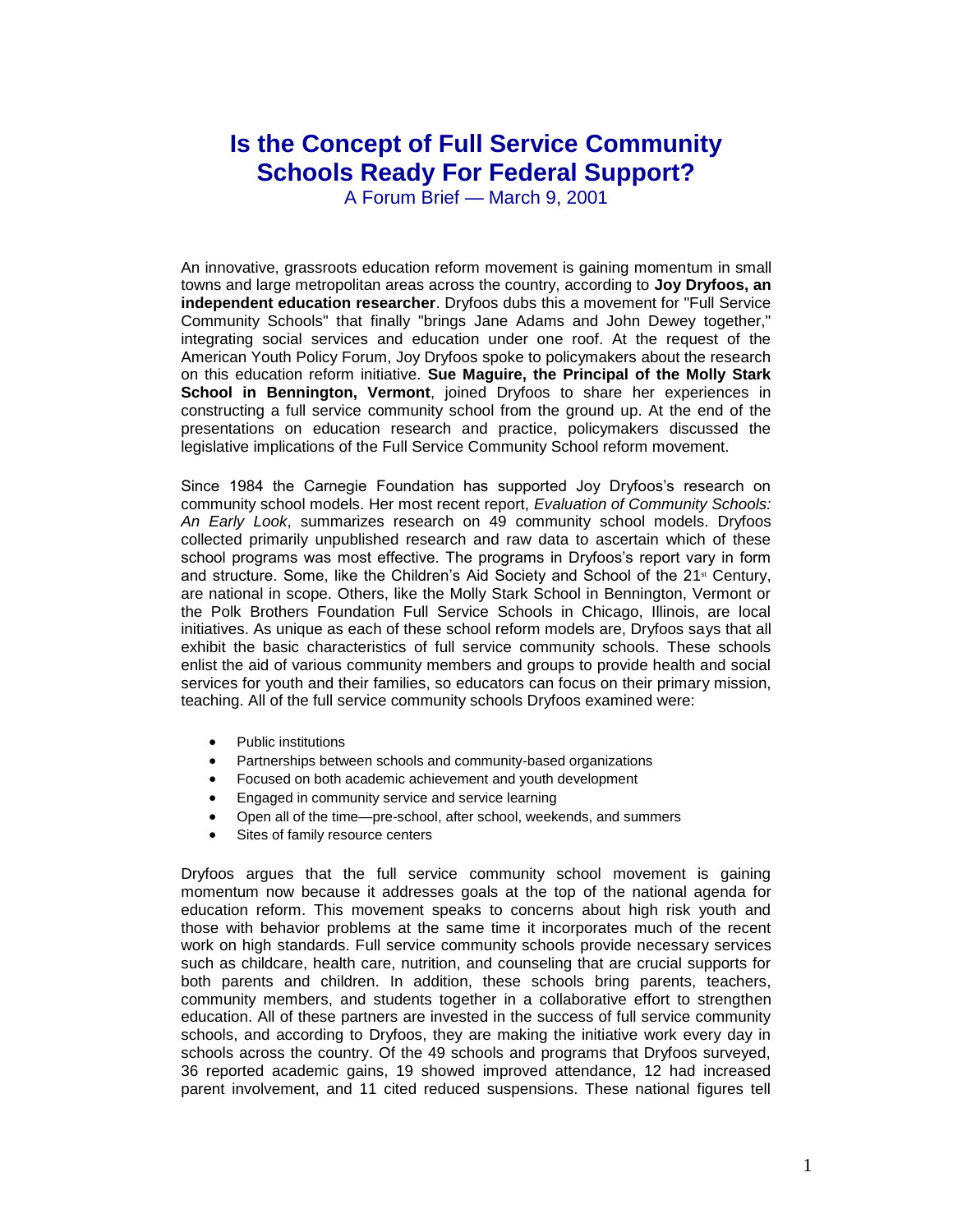only part of the story, however. Dryfoos's co-presenter showed policymakers what a full service community school looks like on the local level.

When Sue Maguire became the principal of Molly Stark School in Bennington, Vermont, she knew that she had accepted a challenge. Over half of the 440 pre-K through sixth grade students at Molly Stark come from low-income families. In the mid-1990s, the school faced a daunting list of problems, including: lack of academic success, high rates of absenteeism, physical and verbal aggression from students, lack of parent and student commitment, and high dropout rates. Maguire reported that though Molly Stark alumni comprise 12% of the students fed into the local middle school and high school, they make up 28% of the dropouts from these schools. Focus groups with teachers, administrators, parents, and community members produced a school reform model that offered comprehensive services to students and their families.

Maguire started small, implementing an after-school program with interested parents, teachers, and community members. Though some of these adults work voluntarily, Maguire pays the majority of after school staff at least a minimal salary (\$90 per eight-week session), because she believes that this gets them invested in the program. Molly Stark School now has an on-site garden, a Lego club, computer clubs, meteorology clubs, cooking clubs, and several other after school programs. Maguire instituted a mandatory homework club for students who were falling behind academically, but staffed it with one of the most popular teachers in the school, so that students would want to attend.

Once the after-school programs were up and running, Maguire added mentoring, health services, and evaluation to make sure that these programs were having a positive affect on Molly Stark students. High school and college students, as well as adults from the community pledge an hour a week for the year to serve as mentors. Companies, such as Prudential Life Insurance Corporation, give their employees time to come to school each week. Maguire was happy to recruit the Bennington Police Chief as a mentor. She likes to see him at the school in this capacity, rather than as a law enforcement officer or disciplinarian. The chief is not the only professional who works at the school, however. A pediatrician and psychologist see students and parents one-day each week, and a retired dentist from the area runs a practice out of the school. To fund and house these health facilities, Maguire attained a \$300,000 community development block grant in 1998 that supported the construction of a family center and the dental clinic on the school grounds. Additional funds came from the Office of Juvenile Justice and Delinquency Prevention (OJJDP) to support mentoring programs and from several private philanthropic organizations. Maguire and her colleagues have worked hard to fund and coordinate the services at their full service community school, and a preliminary evaluation conducted by Harvard researchers revealed that these efforts were succeeding. Absenteeism at Molly Stark dropped from 6.5% in 1998 to 5.3% in 2000. Student achievement on standardized tests has increased significantly as well.

With this local evidence and her own national survey of research on full service community schools, Joy Dryfoos argues that it is time for policymakers to take notice of this reform movement and begin supporting these initiatives. Her "wish list" for policymakers includes creating a Community School Authority with representatives from the Departments of Education, Health and Human Services, Justice and state agencies to award grants that will guide and support full service community schools. This Authority could provide technical assistance and capacity building services not only to start initiatives, but also to sustain them. Finally, it would promote visibility and research to insure that these schools achieve and maintain high standards.